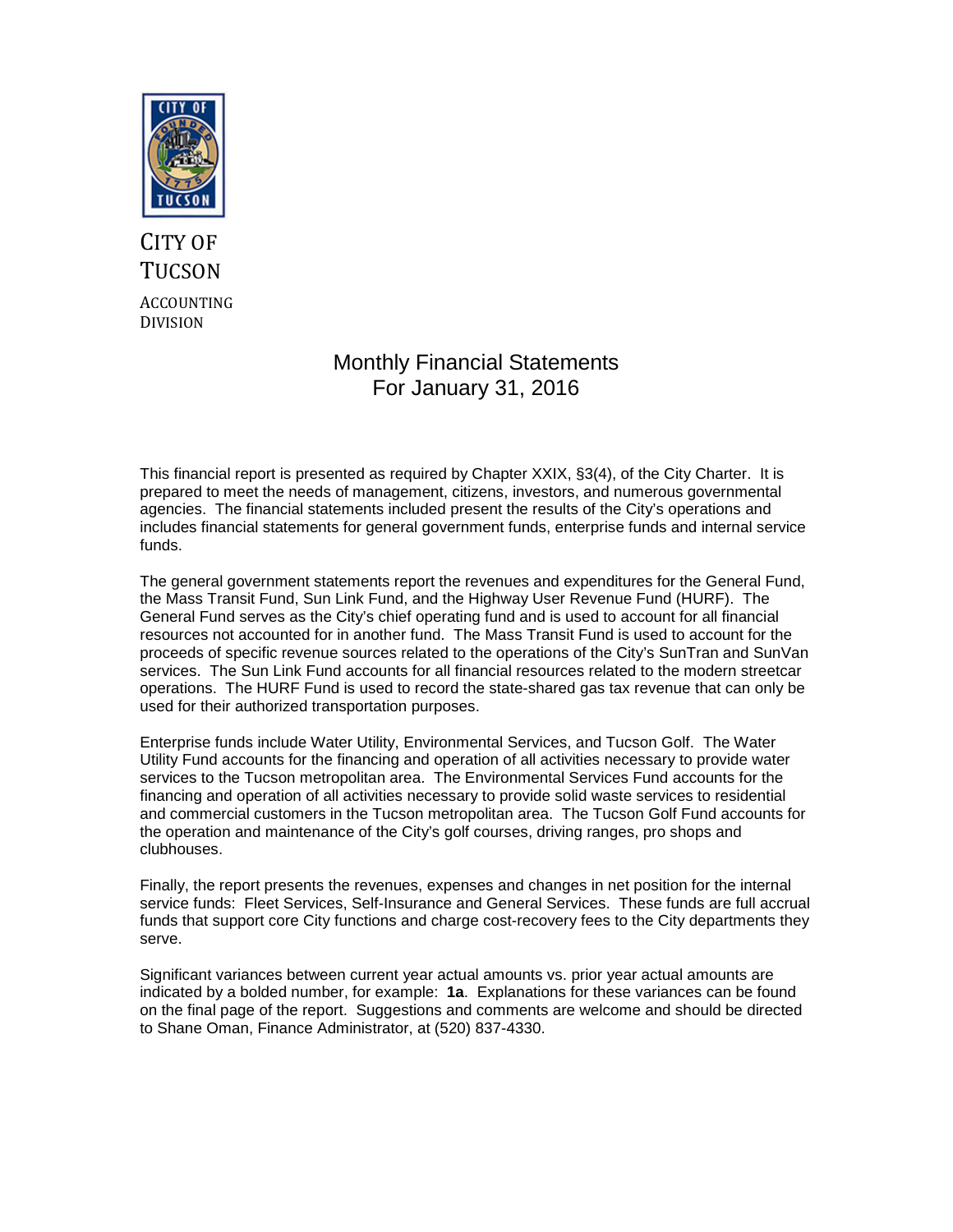### **CITY OF TUCSON, ARIZONA STATEMENT OF REVENUES AND EXPENDITURES GENERAL FUND**

#### **FOR THE SEVEN MONTHS ENDED JANUARY 31, 2016**

|                         |                                                                           | Fiscal Year 2016          |                            |                    | Fiscal Year 2015          |                            |                        |
|-------------------------|---------------------------------------------------------------------------|---------------------------|----------------------------|--------------------|---------------------------|----------------------------|------------------------|
|                         |                                                                           | Actual                    | <b>Total FY</b><br>Budget  | %<br><b>Budget</b> | Actual                    | \$ Change<br>CFY vs PFY    | % Change<br>CFY vs PFY |
|                         |                                                                           |                           |                            |                    |                           |                            |                        |
|                         | <b>General Fund Revenues and Other Financing Sources:</b>                 |                           | Straight-line Budget       | 58.3%              |                           |                            |                        |
| Revenues:               |                                                                           |                           |                            |                    |                           |                            |                        |
|                         | <b>Primary Property Taxes</b>                                             | 8,025,084<br>\$           | \$14,350,250               | 55.9%              | \$<br>7,514,528           | \$<br>510,556              | 6.8%                   |
|                         | <b>Business Privilege Tax</b><br><b>Other Local Taxes</b>                 | 111,810,750<br>25,201,839 | 197,118,630<br>40,308,200  | 56.7%<br>62.5%     | 111,119,720<br>23,561,636 | 691,030<br>1,640,203       | 0.6%<br>7.0%           |
|                         | <b>Grants and Shared Taxes</b>                                            | 3,550,541                 | 4,925,650                  | 72.1%              | 2,184,561                 | 1,365,980                  | 62.5%                  |
|                         | State-Shared Income Tax Revenue                                           | 36,529,440                | 63,205,510                 | 57.8%              | 36,728,567                | (199, 127)                 | $-0.5%$                |
|                         | State-Shared Sales Tax                                                    | 27,851,435                | 48,935,140                 | 56.9%              | 26,336,879                | 1,514,556                  | 5.8%                   |
|                         | State Auto Lieu Tax                                                       | 13,541,309                | 21,968,250                 | 61.6%              | 10,970,228                | 2,571,081                  | 23.4%                  |
|                         | <b>Licenses and Permits</b>                                               | 19,185,336                | 28,349,160                 | 67.7%              | 19,268,656                | (83, 320)                  | $-0.4%$                |
|                         | Fines, Forfeitures, and Penalties                                         | 7,189,135                 | 14,331,870                 | 50.2%              | 8,428,221                 | (1,239,086)                | $-14.7%$               |
|                         | Use of Money and Property                                                 | 335,819                   | 648,930                    | 51.7%              | 113,278                   | 222,541                    | 196.5%                 |
|                         | <b>Charges for Current Services</b>                                       | 23,366,379                | 39,053,170                 | 59.8%              | 21,253,098                | 2,113,281                  | 9.9%                   |
|                         | Miscellaneous Revenue                                                     | 1,370,566                 | 10,382,120                 | 13.2%              | 3,840,209                 | (2,469,643)                | $-64.3%$               |
| <b>Total Revenues:</b>  |                                                                           | 277,957,633               | 483,576,880                |                    | 271,319,581               | 6,638,052                  |                        |
|                         | <b>Other Financing Sources</b>                                            | 933,333                   | 1,600,000                  | 58.3%              | 933,333                   |                            | 100.0%                 |
|                         | <b>Total Revenues and Other Financing Sources</b>                         | \$278,890,966             | \$485,176,880              |                    | \$<br>272,252,914         | \$<br>6,638,052            |                        |
|                         |                                                                           |                           |                            |                    |                           |                            |                        |
|                         | <b>General Fund Expenditures:</b>                                         |                           |                            |                    |                           |                            |                        |
|                         | <b>Elected and Official</b>                                               |                           |                            |                    |                           |                            |                        |
| 101                     | Mayor and Council                                                         | 1,404,305<br>\$           | \$<br>2,559,710            | 54.9%              | \$<br>1,409,810           | \$<br>(5,505)              | $-0.4%$                |
| 103                     | City Manager                                                              | 2,784,536                 | 5,371,800                  | 51.8%              | 4,738,910                 | (1,954,374)                | $-41.2%$               |
| 131                     | <b>City Attorney</b>                                                      | 4,266,402                 | 7,922,080                  | 53.9%              | 4,523,381                 | (256, 979)                 | $-5.7%$                |
| 151                     | <b>City Clerk</b>                                                         | 1,865,867                 | 4,300,410                  | 43.4%              | 1,394,731                 | 471,136                    | 33.8%                  |
|                         | <b>Total Elected and Official</b>                                         | 10,321,110                | 20,154,000                 |                    | 12,066,832                | (1,745,722)                |                        |
|                         | Public Safety & Justice Services                                          |                           |                            |                    |                           |                            |                        |
| 141                     | City Court                                                                | 6,027,771                 | 11,867,850                 | 50.8%              | 6,226,525                 | (198, 754)                 | $-3.2%$                |
| 146                     | <b>Public Defender</b>                                                    | 1,672,679                 | 3,091,610                  | 54.1%              | 1,728,476                 | (55, 797)                  | $-3.2%$                |
| 301                     | <b>Tucson Fire</b>                                                        | 57,043,691                | 93,856,190                 | 60.8%              | 50,174,492                | 6,869,199 1a               | 13.7%                  |
| 201                     | <b>Tucson Police</b><br><b>Total Public Safety &amp; Justice Services</b> | 89,809,950<br>154,554,091 | 155,463,650<br>264,279,300 | 57.8%              | 84,284,080<br>142,413,573 | 5,525,870 1a<br>12,140,518 | 6.6%                   |
|                         |                                                                           |                           |                            |                    |                           |                            |                        |
|                         | <b>Community Enrichment &amp; Development</b>                             |                           |                            |                    |                           |                            |                        |
| 114                     | Housing & Community Development                                           | 1,230,305                 | 3,042,460                  | 40.4%              | 1,086,442                 | 143,863                    | 13.2%                  |
| 145                     | Office of Integrated Planning                                             | 928,641                   | 1,780,980                  | 52.1%              | 887,671                   | 40,970                     | 4.6%                   |
| 601                     | Parks and Recreation<br>Planning & Development Services                   | 20,065,292                | 35,728,200                 | 56.2%              | 20,800,381<br>5,081,293   | (735,089)                  | $-3.5%$<br>$-6.3%$     |
| 174<br>491              | Transportation                                                            | 4,760,973                 | 8,482,250                  | 56.1%<br>37.8%     |                           | (320, 320)                 | $-1.9%$                |
|                         | <b>Total Community Enrichment &amp; Development</b>                       | 1,051,174<br>28,036,385   | 2,777,320<br>51,811,210    |                    | 1,071,447<br>28,927,234   | (20, 273)<br>(890, 849)    |                        |
|                         |                                                                           |                           |                            |                    |                           |                            |                        |
| <b>Support Services</b> |                                                                           |                           |                            |                    |                           |                            |                        |
| 126                     | <b>Budget and Internal Audit</b>                                          | 756,765                   | 1,293,020                  | 58.5%              | 747,906                   | 8,859                      | 1.2%                   |
| 120                     | Finance                                                                   | 4,935,924                 | 8,246,560                  | 59.9%              | 6,697,143                 | (1,761,219)                | $-26.3%$               |
| 410                     | <b>General Services</b>                                                   | 6,347,929                 | 10,678,790                 | 59.4%              | 6,742,805                 | (394, 876)                 | $-5.9%$                |
| 161                     | Human Resources                                                           | 1,270,381                 | 2,418,000                  | 52.5%              | 1,291,389                 | (21,008)                   | $-1.6%$                |
| 155<br>135              | Information Technology<br>Procurement                                     | 12,094,914                | 19,319,440                 | 62.6%              | 9,745,989                 | 2,348,925                  | 24.1%                  |
|                         | <b>Total Support Services</b>                                             | 1,978,706<br>27,384,619   | 3,156,990<br>45,112,800    | 62.7%              | 1,976,606<br>27,201,838   | 2,100<br>182,781           | 0.1%                   |
|                         |                                                                           |                           |                            |                    |                           |                            |                        |
|                         | <b>Total Non-Departmental</b>                                             | 11,052,967                | 27,532,840                 | 40.1%              | 11,066,653                | (13,686)                   | $-0.1%$                |
| <b>Capital Outlay</b>   |                                                                           | 680,882                   | 2,997,620                  | 22.7%              | 3,515,569                 | (2,834,687)                | $-80.6%$               |
| <b>Capital Projects</b> |                                                                           | 280,361                   | 1,031,800                  | 27.2%              | 5,775                     | 274,586                    | 4754.7%                |
|                         | Debt Service and Fiscal Agent Fees                                        | 5,198,969                 | 23,884,000                 | 21.8%              | 5,512,356                 | (313, 387)                 | $-5.7%$                |
|                         | <b>Other Financing Uses</b>                                               | 31,116,588                | 52,571,400                 | 59.2%              | 29,753,636                | 1,362,952                  | 4.6%                   |
|                         | <b>Total Expenditures &amp; Other Financing Uses</b>                      | \$268,625,972             | \$489,374,970              |                    | \$<br>260,463,466         | \$<br>8,162,506            |                        |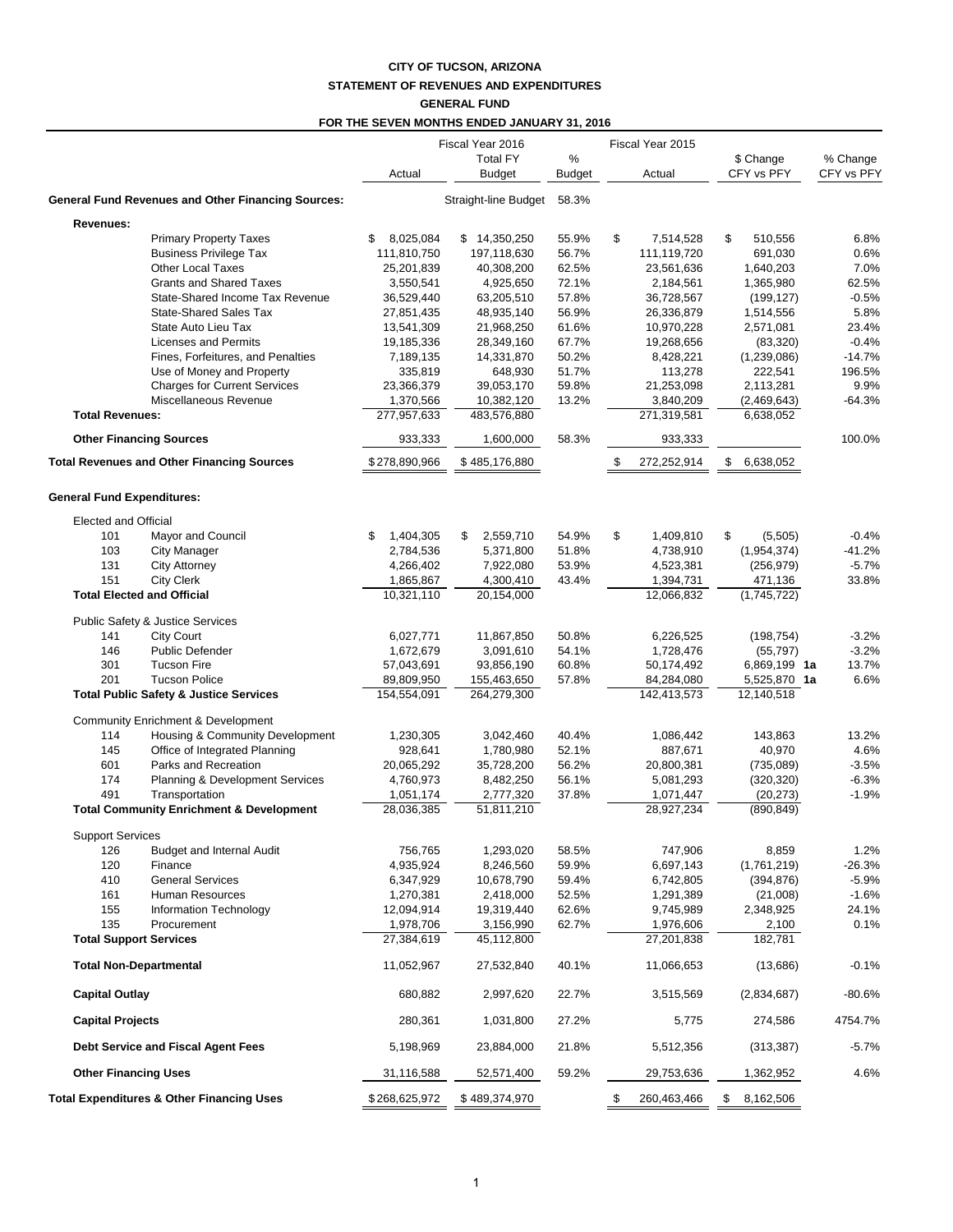#### **CITY OF TUCSON, ARIZONA STATEMENT OF REVENUES AND EXPENDITURES MASS TRANSIT FUND FOR THE SEVEN MONTHS ENDED JANUARY 31, 2016**

|                                                           |                  | Fiscal Year 2016          |                    |                   | Fiscal Year 2015        |                        |  |
|-----------------------------------------------------------|------------------|---------------------------|--------------------|-------------------|-------------------------|------------------------|--|
|                                                           | Actual           | Total FY<br><b>Budget</b> | %<br><b>Budget</b> | Actual            | \$ Change<br>CFY vs PFY | % Change<br>CFY vs PFY |  |
| <b>Mass Transit Revenues and Other Financing Sources:</b> |                  | Straight-line Budget      | 58.3%              |                   |                         |                        |  |
| Revenues:                                                 |                  |                           |                    |                   |                         |                        |  |
| <b>Federal Grants and Contributions</b>                   | \$11,131,461     | 28,303,470<br>\$          | 39.3%              | \$.<br>11,650,926 | \$<br>(519, 465)        | $-4.5%$                |  |
| <b>Other Agencies</b>                                     | 6,274,130        | 13,829,020                | 45.4%              | 6,319,905         | (45, 775)               | $-0.7%$                |  |
| Use of Money and Property                                 | 300,067          | 360,000                   | 83.4%              | 221,941           | 78,126                  | 35.2%                  |  |
| <b>Charges for Current Services</b>                       | 5,141,706        | 13,156,630                | 39.1%              | 8,000,267         | $(2,858,561)$ 2a        | $-35.7%$               |  |
| Miscellaneous Revenue                                     | 144,737          | 100,370                   | 144.2%             | 138,329           | 6,408                   | 4.6%                   |  |
| <b>Total Revenues:</b>                                    | 22,992,101       | 55,749,490                |                    | 26,331,368        | (3,339,267)             |                        |  |
| <b>Other Financing Sources</b>                            | 26,531,791       | 45,483,070                | 58.3%              | 25,829,497        | 702,294                 | 2.7%                   |  |
| <b>Total Revenues and Other Financing Sources</b>         | 49,523,892       | 101,232,560<br>S.         |                    | 52,160,865        | (2,636,973)             |                        |  |
| <b>Mass Transit Expenditures:</b>                         |                  |                           |                    |                   |                         |                        |  |
| <b>Community Enrichment &amp; Development</b>             |                  |                           |                    |                   |                         |                        |  |
| Transportation                                            | 42,363,307       | 77,614,620<br>\$.         | 54.6%              | 41,974,386<br>S   | 388,921<br>\$           | 0.9%                   |  |
| <b>Total Community Enrichment &amp; Development</b>       | 42,363,307       | 77,614,620                |                    | 41,974,386        | 388,921                 |                        |  |
| <b>Capital Outlay</b>                                     | 11,715,583       | 23,592,760                | 49.7%              | 9,595,694         | 2,119,889               | 22.1%<br>2b            |  |
| <b>Total Expenditures &amp; Other Financing Uses</b>      | 54,078,890<br>S. | 101,207,380               |                    | 51,570,080<br>\$  | 2,508,810               |                        |  |

#### **CITY OF TUCSON, ARIZONA STATEMENT OF REVENUES AND EXPENDITURES SUN LINK FOR THE SEVEN MONTHS ENDED JANUARY 31, 2016**

|                                                                                                                                              | Actual |                                        | Fiscal Year 2016<br>%<br><b>Total FY</b><br><b>Budget</b> |                                     | Budget                   | Fiscal Year 2015<br>Actual |                             | \$ Change<br>CFY vs PFY |                                          | % Change<br>CFY vs PFY      |
|----------------------------------------------------------------------------------------------------------------------------------------------|--------|----------------------------------------|-----------------------------------------------------------|-------------------------------------|--------------------------|----------------------------|-----------------------------|-------------------------|------------------------------------------|-----------------------------|
| <b>Sun Link Revenues and Other Financing Sources:</b><br>Revenues:                                                                           |        |                                        |                                                           | Straight-line Budget                | 58.3%                    |                            |                             |                         |                                          |                             |
| <b>Other Agencies</b><br><b>Charges for Current Services</b><br>Miscellaneous Revenue<br>Total Revenues:                                     | \$     | 503,800<br>762,886<br>568<br>1,267,254 | \$                                                        | 2,000,000<br>1,396,280<br>3,396,280 | 25.2%<br>54.6%<br>100.0% | \$                         | 596,364<br>4,533<br>600,897 | \$                      | 503,800<br>166,522<br>(3,965)<br>666,357 | 100.0%<br>27.9%<br>$-87.5%$ |
| <b>Other Financing Sources</b><br><b>Total Revenues and Other Financing Sources</b>                                                          |        | 1,348,532<br>2,615,786                 | S                                                         | 2,311,770<br>5,708,050              | 58.3%                    |                            | 1,094,935<br>1,695,832      |                         | 253,597<br>919,954                       | 23.2%                       |
| <b>Sun Link Expenditures:</b><br>Community Enrichment & Development<br>Transportation<br><b>Total Community Enrichment &amp; Development</b> |        | 2,142,316<br>2,142,316                 | \$                                                        | 4,220,800<br>4,220,800              | 50.8%                    | S.                         | 2,559,761<br>2,559,761      | \$                      | (417, 445)<br>(417, 445)                 | $-16.3%$                    |
| <b>Capital Outlay</b>                                                                                                                        |        | 2,551                                  |                                                           |                                     | 100.0%                   |                            |                             |                         | 2,551                                    | 100.0%                      |
| Debt Service and Fiscal Agent Fees                                                                                                           |        | 378,714                                |                                                           | 1,512,430                           | 25.0%                    |                            |                             |                         | 378,714                                  | 100.0%                      |
| <b>Total Expenditures &amp; Other Financing Uses</b>                                                                                         |        | 2,523,581                              | \$                                                        | 5,733,230                           |                          | \$                         | 2,559,761                   | \$                      | (36, 180)                                |                             |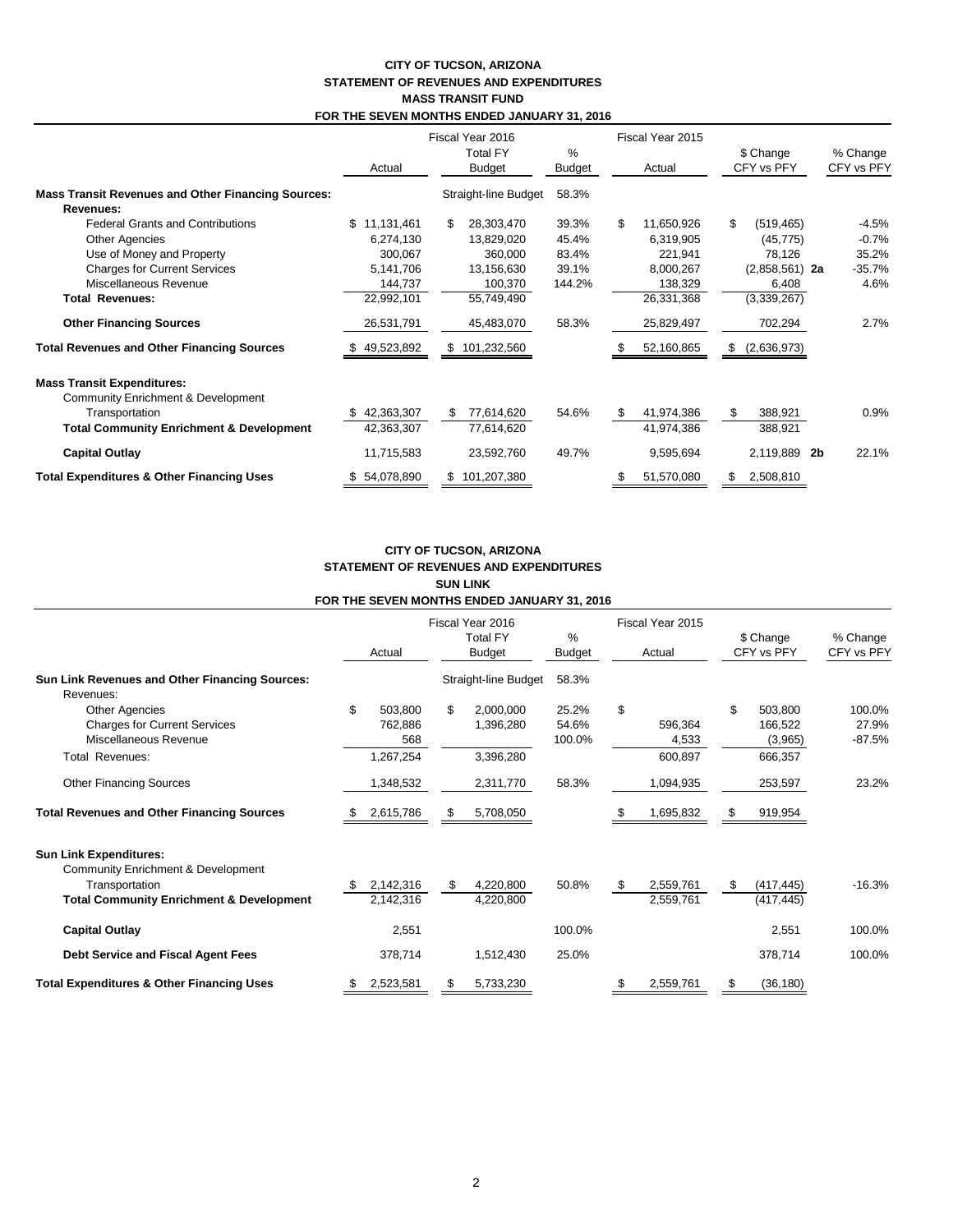#### **CITY OF TUCSON, ARIZONA STATEMENT OF REVENUES AND EXPENDITURES HIGHWAY USER REVENUE FUND (HURF) FOR THE SEVEN MONTHS ENDED JANUARY 31, 2016**

|                                                      |    | Actual       | Fiscal Year 2016<br><b>Total FY</b><br>Budget | $\%$<br><b>Budget</b> | Fiscal Year 2015<br>Actual |            | \$ Change<br>CFY vs PFY |            | % Change<br>CFY vs PFY |
|------------------------------------------------------|----|--------------|-----------------------------------------------|-----------------------|----------------------------|------------|-------------------------|------------|------------------------|
| <b>HURF Revenues and Other Financing Sources:</b>    |    |              | Straight-line Budget                          | 58.3%                 |                            |            |                         |            |                        |
| Revenues:                                            |    |              |                                               |                       |                            |            |                         |            |                        |
| Licenses and Permits                                 | \$ | 332.411      | \$<br>543.000                                 | 61.2%                 | \$                         | 334,941    | \$                      | (2,530)    | $-0.8%$                |
| <b>Other Agencies</b>                                |    | 21,572,216   | 36,492,310                                    | 59.1%                 |                            | 20,364,912 |                         | 1,207,304  | 5.9%                   |
| Use of Money and Property                            |    | 342,202      | 635,840                                       | 53.8%                 |                            | 312,249    |                         | 29,953     | 9.6%                   |
| <b>Charges for Current Services</b>                  |    | 24,802       |                                               | 0.0%                  |                            | 20,384     |                         | 4,418      | 21.7%                  |
| Miscellaneous Revenue                                |    | 736,050      | 500,000                                       | 147.2%                |                            | 1,057,162  |                         | (321, 112) | $-30.4%$               |
| <b>Total Revenues</b>                                |    | \$23,007,681 | \$38,171,150                                  |                       |                            | 22,089,648 | \$                      | 918,033    |                        |
| <b>HURF Expenditures:</b>                            |    |              |                                               |                       |                            |            |                         |            |                        |
| Community Enrichment and Development                 |    |              |                                               |                       |                            |            |                         |            |                        |
| Transportation                                       |    | 16,068,484   | \$ 31,890,360                                 | 50.4%                 | \$                         | 15,328,587 | \$                      | 739,897    | 4.8%                   |
| <b>Total Community Enrichment and Development</b>    |    | 16,068,484   | 31,890,360                                    |                       |                            | 15,328,587 |                         | 739,897    |                        |
| Non-Departmental                                     |    |              |                                               |                       |                            |            |                         |            |                        |
| <b>Outside Agencies</b>                              |    | 134,790      | 100,580                                       | 134.0%                |                            | 50,290     |                         | 84,500     | 168.0%                 |
| <b>Total Non-Departmental</b>                        |    | 134,790      | 100,580                                       |                       |                            | 50,290     |                         | 84,500     |                        |
| <b>Capital Expenditures</b>                          |    | 126,239      | 1,092,650                                     | 11.6%                 |                            | 10,000     |                         | 116,239    | 1162.4%                |
| <b>Capital Projects</b>                              |    | 493,950      | 1,998,620                                     | 24.7%                 |                            | 933,648    |                         | (439, 698) | $-47.1%$               |
| <b>Other Financing Uses</b>                          |    |              | (9,821,590)                                   | 0.0%                  |                            |            |                         |            | 0.0%                   |
| <b>Total Expenditures &amp; Other Financing Uses</b> | \$ | 16,823,463   | \$25,260,620                                  |                       | \$                         | 16,322,525 | \$                      | 500,938    |                        |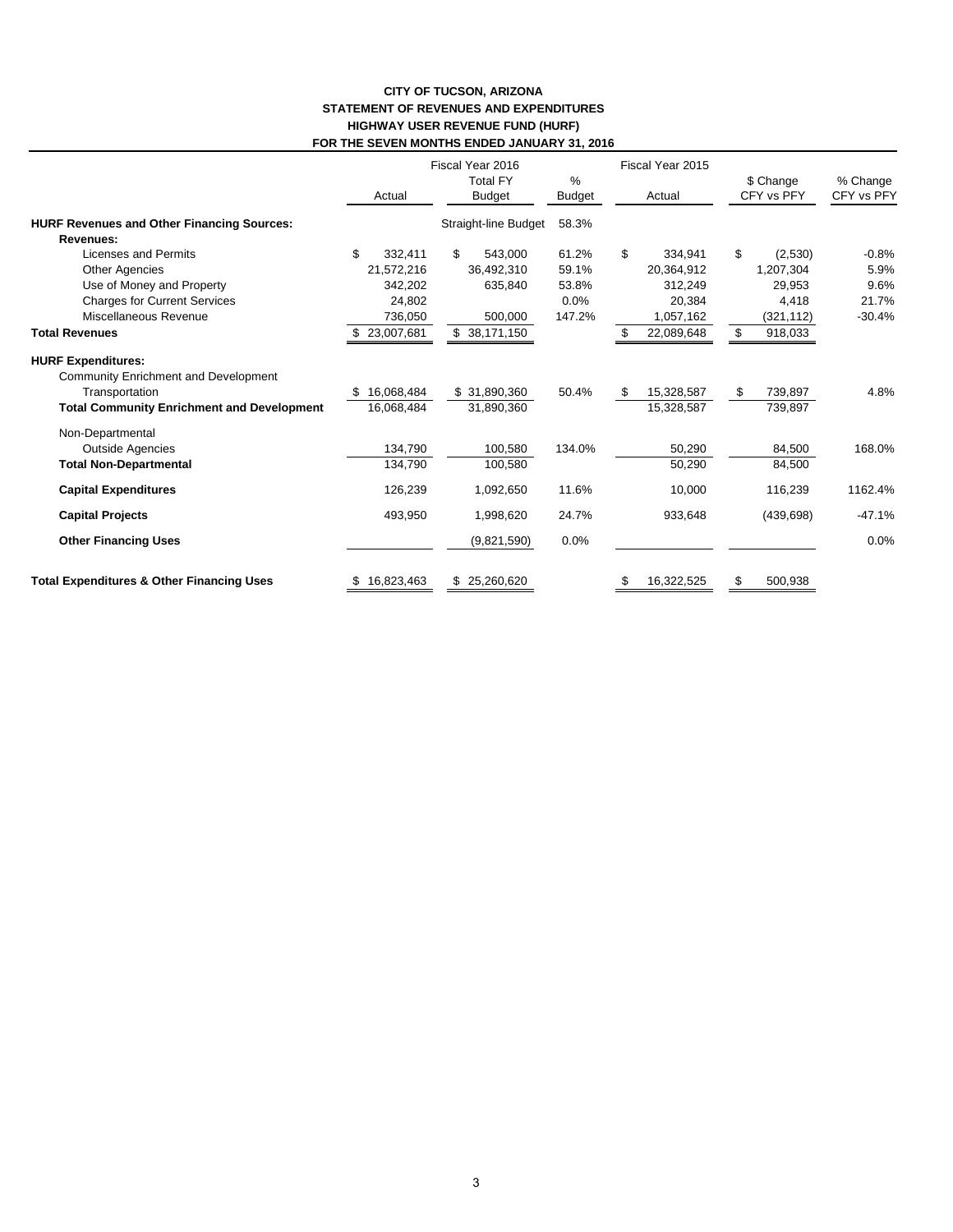## **CITY OF TUCSON, ARIZONA STATEMENT OF NET POSITION ENTERPRISE FUNDS JANUARY 31, 2016**

|                                                     | <b>Water Utility Fund</b> | Environmental<br>Services |            | <b>Tucson Golf</b><br><b>Enterprise Fund</b> |            |  |
|-----------------------------------------------------|---------------------------|---------------------------|------------|----------------------------------------------|------------|--|
| <b>ASSETS</b>                                       |                           |                           |            |                                              |            |  |
| Current assets:                                     |                           |                           |            |                                              |            |  |
| Cash and Cash Equivalents                           | \$<br>53,968,080          | \$                        | 31,988,831 | \$                                           | 761,160    |  |
| Cash and Investments - Restricted                   | 26,040,344                |                           |            |                                              |            |  |
| Cash and Investments with Fiscal Agent - Restricted | 17,488,328                |                           |            |                                              |            |  |
| Accounts Receivable, Net                            | 24,267,973                |                           | 3,755,077  |                                              | 444,795    |  |
| Due from Other Agencies                             |                           |                           | 76,049     |                                              |            |  |
| <b>Interest Receivable</b>                          | 116,169                   |                           | 62,616     |                                              |            |  |
| Inventories                                         | 5,176,636                 |                           |            |                                              | 257,198    |  |
| <b>Other Assets</b>                                 | 2,502,584                 |                           |            |                                              |            |  |
| <b>Total current assets</b>                         | 129,560,114               |                           | 35,882,573 |                                              | 1,463,153  |  |
| Noncurrent assets:                                  |                           |                           |            |                                              |            |  |
| Long Term Accounts Receivable                       | 208,172                   |                           |            |                                              |            |  |
| <b>Other Assets - Restricted</b>                    | 268,567                   |                           |            |                                              | 28,437     |  |
| Land and Construction in Progress                   | 162,796,307               |                           | 19,341,519 |                                              | 2,701,865  |  |
| Other Capital Assets, Net                           | 1,052,473,633             |                           | 22,732,148 |                                              | 12,335,511 |  |
| <b>Water Rights</b>                                 | 52,126,968                |                           |            |                                              |            |  |
| Total noncurrent assets                             | 1,267,873,647             |                           | 42,073,667 |                                              | 15,065,813 |  |
| <b>Total assets</b>                                 | 1,397,433,761             |                           | 77,956,240 |                                              | 16,528,966 |  |
| DEFERRED OUTFLOWS                                   |                           |                           |            |                                              |            |  |
| Loss on Refunding of Debt                           | 16,103,271                |                           |            |                                              |            |  |
| <b>Pension Plans</b>                                | 3,162,060                 |                           | 1,205,606  |                                              |            |  |
| <b>Total deferred outflows</b>                      | 19,265,331                |                           | 1,205,606  |                                              |            |  |
| <b>Total assets and deferred outflows</b>           | 1,416,699,092             |                           | 79,161,846 |                                              | 16,528,966 |  |
|                                                     |                           |                           |            |                                              |            |  |
| <b>LIABILITIES</b>                                  |                           |                           |            |                                              |            |  |
| <b>Current liabilities:</b>                         |                           |                           |            |                                              |            |  |
| <b>Accounts Payable</b>                             | 1,310,562                 |                           | 255,325    |                                              | 90,852     |  |
| <b>Accrued Payroll Liabilities</b>                  | 21,480                    |                           | 4,877      |                                              | 84,834     |  |
| Interfund Payable                                   |                           |                           |            |                                              | 1,712,688  |  |
| Due to Other Agencies                               | 294,986                   |                           | 1,236      |                                              | 61,149     |  |
| <b>Accrued Interest Payable</b>                     |                           |                           |            |                                              | 3,797      |  |
| Refundable Deposits                                 | 1,948,083                 |                           | 83,169     |                                              | 6,032      |  |
| <b>Current Portion of Bonds Payable</b>             | 33,623,215                |                           |            |                                              |            |  |
| <b>Current Portion of Contracts Payable</b>         |                           |                           | 268,000    |                                              | 81,954     |  |
| <b>Current Portion of Compensated Absences</b>      | 1,760,284                 |                           | 609,062    |                                              |            |  |
| Liabilities Payable from Restricted Assets          | 48,198                    |                           |            |                                              |            |  |
| <b>Advances From Customers</b>                      |                           |                           |            |                                              | 89,541     |  |
| Current Portion of Long Term Liabilities            |                           |                           | 750,551    |                                              |            |  |
| <b>Total current liabilities</b>                    | 39,006,808                |                           | 1,972,220  |                                              | 2,130,847  |  |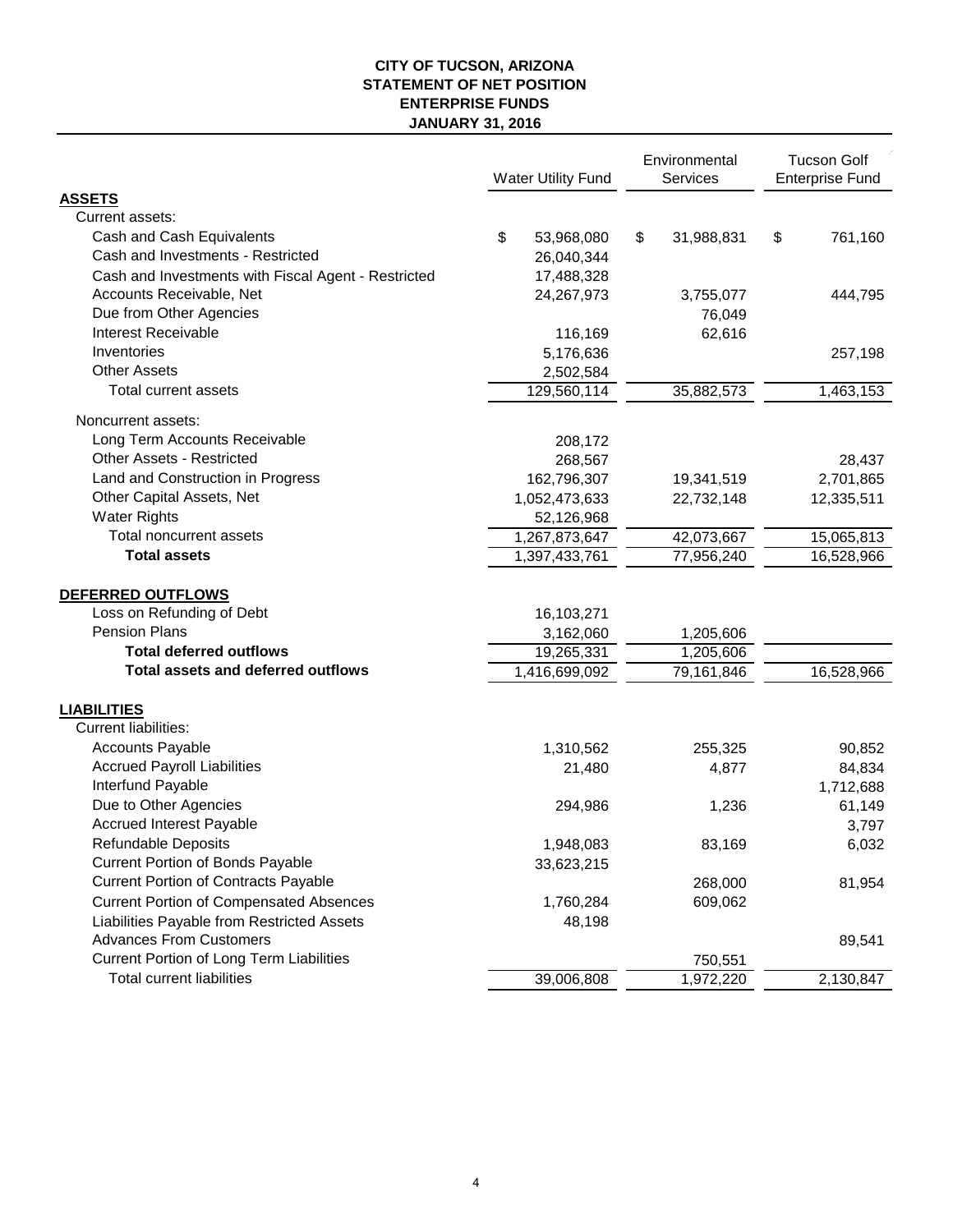## **CITY OF TUCSON, ARIZONA STATEMENT OF NET POSITION ENTERPRISE FUNDS JANUARY 31, 2016**

## **LIABILITIES (continued)**

| Noncurrent liabilities:                       |                   |                      |                 |
|-----------------------------------------------|-------------------|----------------------|-----------------|
| <b>Bonds Payable</b>                          | 518,953,622       | 10,349,118           |                 |
| Contracts Payable                             |                   |                      | 225,905         |
| <b>Compensated Absences</b>                   | 1,734,448         | 663,493              |                 |
| <b>Other Postemployment Benefits</b>          | 1,447,762         | 598,024              |                 |
| Loans and Notes Payable                       |                   |                      | 8,554,615       |
| Long Term Liabilities                         |                   | 56,355,386           |                 |
| Pension Liability                             | 51,601,140        | 19,674,093           |                 |
| <b>Total noncurrent liabilities</b>           | 573,736,972       | 87,640,114           | 8,780,520       |
| <b>Total liabilities</b>                      | 612,743,780       | 89,612,334           | 10,911,367      |
| DEFERRED INFLOWS                              |                   |                      |                 |
| Deferred Revenue                              | 92,338            |                      |                 |
| <b>Pension Plans</b>                          | 5,461,526         | 2,082,329            |                 |
| <b>Total deferred inflows</b>                 | 5,553,864         | 2,082,329            |                 |
| <b>Total liabilities and deferred inflows</b> | 618,297,644       | 91,694,663           | 10,911,367      |
| <b>NET POSITION</b>                           |                   |                      |                 |
| Net Investment in capital assets              | 760,394,314       | 41,777,669           | 14,729,517      |
| Amounts Restricted for:                       |                   |                      |                 |
| <b>Debt Service</b>                           | 17,488,328        |                      |                 |
| Capital                                       |                   |                      |                 |
| Unrestricted Amounts (deficit)                | 20,518,806        | (73, 351, 333)       | (9, 111, 918)   |
| <b>Closure/Post Closure Liability</b>         |                   | 7,894,247            |                 |
| <b>New Landfill Cell Construction</b>         |                   | 11,146,600           |                 |
| <b>Total net position</b>                     | 798,401,448<br>S. | (12, 532, 817)<br>\$ | \$<br>5,617,599 |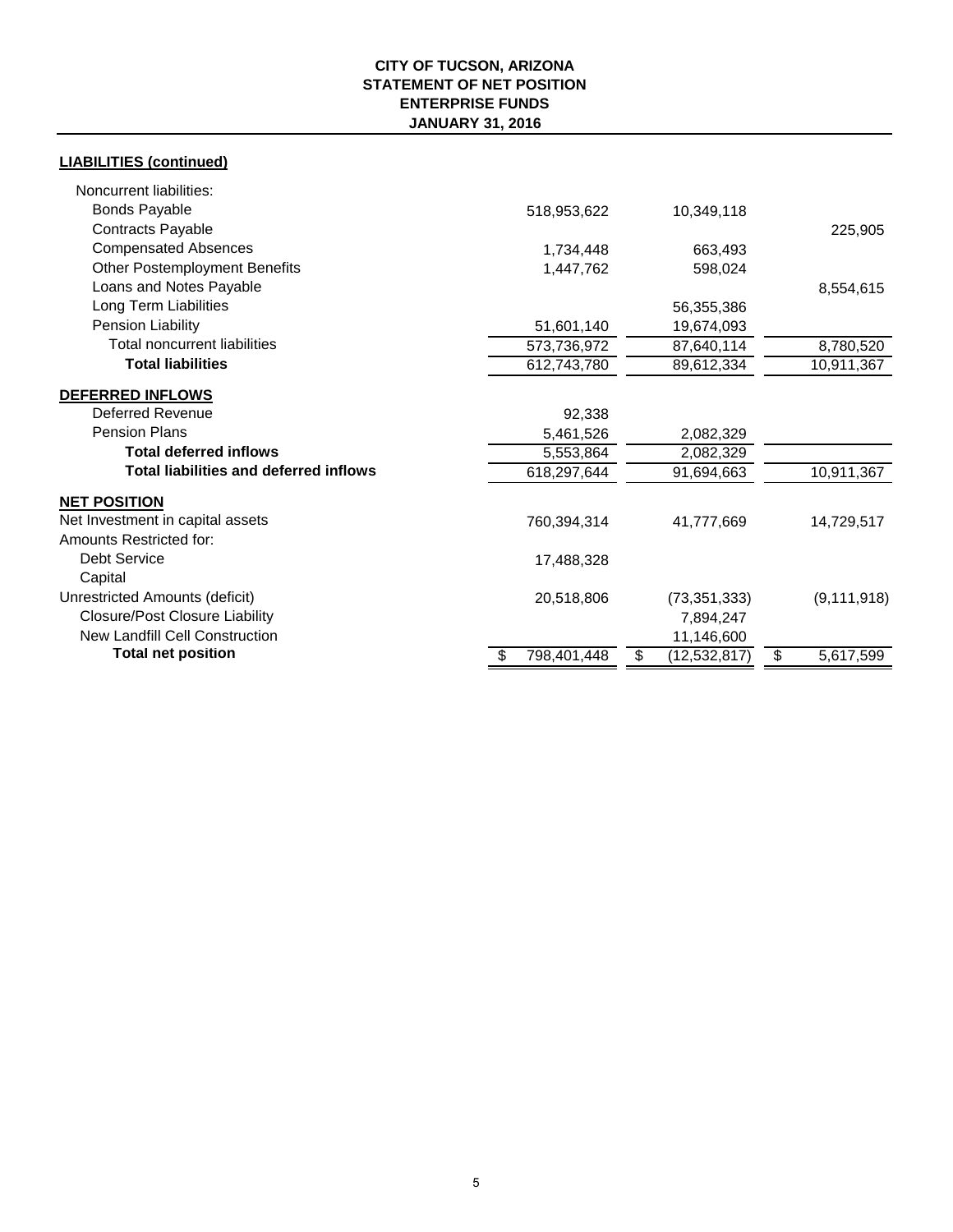#### **CITY OF TUCSON, ARIZONA SCHEDULE OF REVENUES, EXPENSES, AND CHANGES IN FUND NET ASSETS WATER UTILITY FUND FOR THE SEVEN MONTHS ENDED JANUARY 31, 2016**

|                                           | Fiscal Year 2016 | Fiscal Year 2015  |                         |                        |
|-------------------------------------------|------------------|-------------------|-------------------------|------------------------|
|                                           | Actual           | Actual            | \$ Change<br>CFY vs PFY | % Change<br>CFY vs PFY |
| <b>Operating revenues:</b>                |                  |                   |                         |                        |
| <b>Charges for Services</b>               | 111,302,250      | 109,657,350<br>\$ | 1,644,900 3a<br>\$      | 1.5%                   |
| <b>Total operating revenues</b>           | 111,302,250      | 109,657,350       | 1,644,900               |                        |
| <b>Operating expenses:</b>                |                  |                   |                         |                        |
| Salaries, Wages and Benefits              | 20,300,225       | 20,083,378        | 216,847                 | 1.1%                   |
| <b>Contractual Services</b>               | 38,760,430       | 36,988,030        | 1,772,400 3b            | 4.8%                   |
| Commodities                               | 4,883,000        | 4,752,577         | 130,423                 | 2.7%                   |
| Depreciation/Amortization                 | 19,630,130       | 18,364,132        | 1,265,998               | 6.9%                   |
| <b>Total operating expenses</b>           | 83,573,785       | 80,188,117        | 3,385,668               |                        |
| <b>Operating Income (Loss)</b>            | 27,728,465       | 29,469,233        | (1,740,768)             |                        |
| Nonoperating revenues (expenses):         |                  |                   |                         |                        |
| Investment Income                         | 761,291          | 247,141           | 514,150                 | 208.0%                 |
| Gain (Loss) on Sale of Property/Equipment | 194,099          | 207,404           | (13,305)                | $-6.4%$                |
| <b>Non-Grant Contributions</b>            |                  | 367,309           | (367, 309)              | $-100.0\%$             |
| <b>Interest Expense</b>                   | (10, 930, 922)   | (11, 598, 552)    | 667,630                 | $-5.8%$                |
| Other Nonoperating Income (Expenses)      | (1, 147, 687)    | (5, 136, 185)     | 3,988,498 3c            | $-77.7%$               |
| Total nonoperating revenues (expenses)    | (11,123,219)     | (15,912,883)      | 4,789,664               |                        |
| Income (loss) before transfers            | 16,605,246       | 13,556,350        | 3,048,896               |                        |
| <b>Transfers In</b>                       | 1,735,290        | 1,360,192         | 375,098                 | 27.6%                  |
| <b>Transfers Out</b>                      | (933, 333)       | (933, 333)        |                         | 0.0%                   |
| Changes in net position                   | 17,407,203       | 13,983,209        | 3,423,994               |                        |
| Total net position, beginning of year     | 780,994,245      | 760,457,882 *     | 20,536,363              |                        |
| <b>Total net position</b>                 | 798,401,448      | 774,441,091<br>\$ | 23,960,357<br>\$        |                        |

\*Fiscal year 2015 beginning net position restated. See fiscal year 2015 CAFR.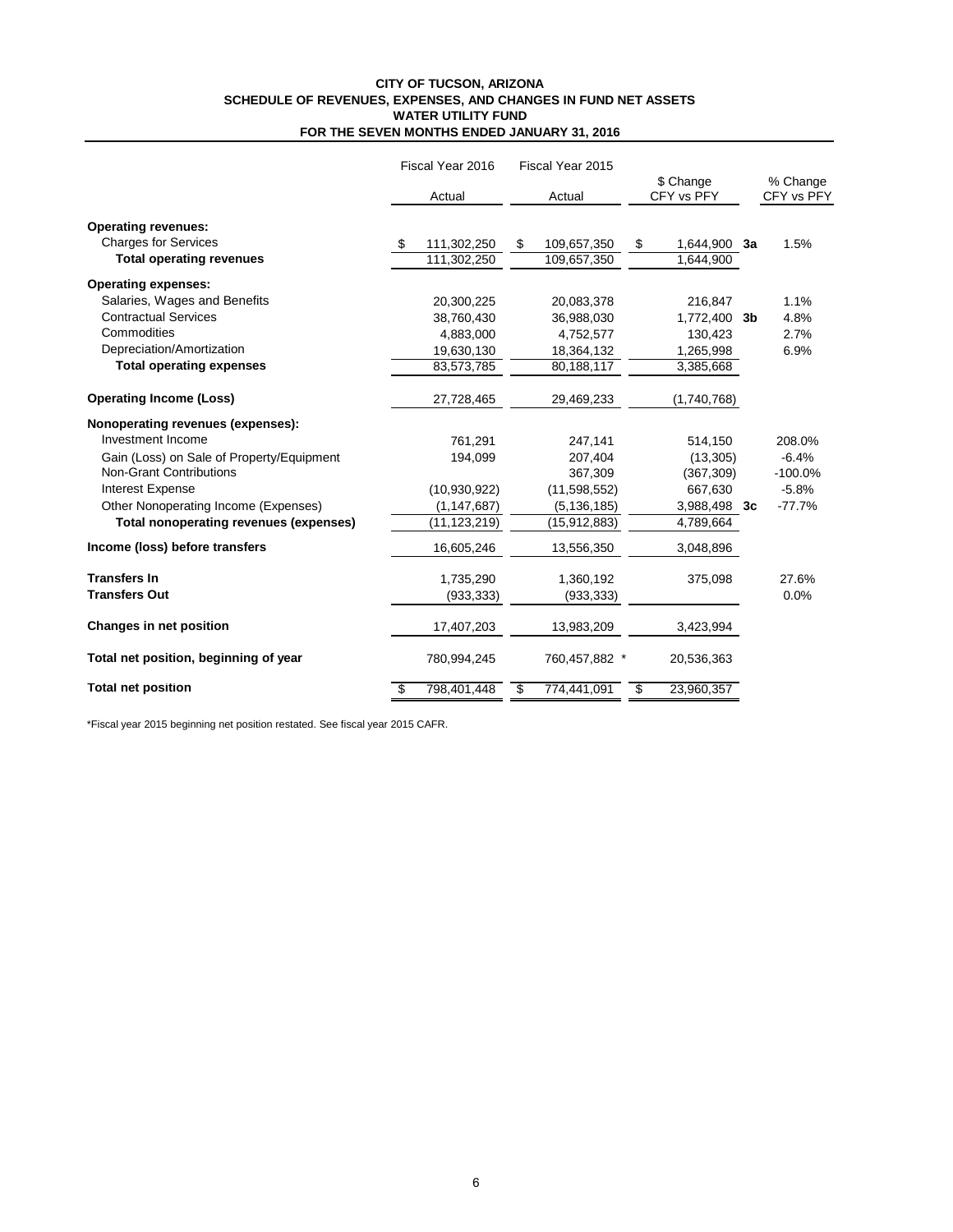#### **CITY OF TUCSON, ARIZONA SCHEDULE OF REVENUES, EXPENSES, AND CHANGES IN FUND NET ASSETS ENVIRONMENTAL SERVICES FUND FOR THE SEVEN MONTHS ENDED JANUARY 31, 2016**

|                                           | Fiscal Year 2016 |                | Fiscal Year 2015 |                  |                         |              |  |                        |  |
|-------------------------------------------|------------------|----------------|------------------|------------------|-------------------------|--------------|--|------------------------|--|
|                                           |                  | Actual         |                  | Actual           | \$ Change<br>CFY vs PFY |              |  | % Change<br>CFY vs PFY |  |
| <b>Operating revenues:</b>                |                  |                |                  |                  |                         |              |  |                        |  |
| <b>Charges for Services</b>               | \$               | 28,654,648     | \$               | 28,584,840       | \$                      | 69,808       |  | 0.2%                   |  |
| Miscellaneous                             |                  | 425,413        |                  | 573,074          |                         | (147, 661)   |  | $-25.8%$               |  |
| <b>Total operating revenues</b>           |                  | 29,080,061     |                  | 29,157,914       |                         | (77, 853)    |  |                        |  |
| <b>Operating expenses:</b>                |                  |                |                  |                  |                         |              |  |                        |  |
| Salaries, Wages and Benefits              |                  | 8,651,791      |                  | 8,745,361        |                         | (93, 570)    |  | $-1.1%$                |  |
| <b>Contractual Services</b>               |                  | 10,875,031     |                  | 9.853.052        |                         | 1.021.979 4a |  | 10.4%                  |  |
| Commodities                               |                  | 2,172,251      |                  | 2,350,877        |                         | (178, 626)   |  | $-7.6%$                |  |
| Depreciation/Amortization                 |                  | 2,868,393      |                  | 2,096,321        |                         | 772,072      |  | 36.8%                  |  |
| <b>Total operating expenses</b>           |                  | 24,567,466     |                  | 23,045,611       |                         | 1,521,855    |  |                        |  |
| <b>Operating Income (Loss)</b>            |                  | 4,512,595      |                  | 6,112,303        |                         | (1,599,708)  |  |                        |  |
| Nonoperating revenues (expenses):         |                  |                |                  |                  |                         |              |  |                        |  |
| Investment Income                         |                  | 236,456        |                  | 46,244           |                         | 190,212      |  | 411.3%                 |  |
| Gain (Loss) on Sale of Property/Equipment |                  | (135, 038)     |                  | 370,586          |                         | (505,624)    |  | $-136.4%$              |  |
| <b>Other Agencies</b>                     |                  | 81,726         |                  | 57,306           |                         | 24.420       |  | 42.6%                  |  |
| Interest Expense                          |                  | (244,476)      |                  | (247, 840)       |                         | 3,364        |  | $-1.4%$                |  |
| Total nonoperating revenues (expenses)    |                  | (61, 332)      |                  | 226,296          |                         | (287, 628)   |  |                        |  |
| <b>Changes in net position</b>            |                  | 4,451,263      |                  | 6,338,599        |                         | (1,887,336)  |  |                        |  |
| Total net position, beginning of year     |                  | (16,984,080)   |                  | $(25,318,874)$ * |                         | 8,334,794    |  |                        |  |
| <b>Total net position</b>                 |                  | (12, 532, 817) | \$               | (18,980,275)     | \$                      | 6,447,458    |  |                        |  |

\*Fiscal year 2015 beginning net position restated. See fiscal year 2015 CAFR.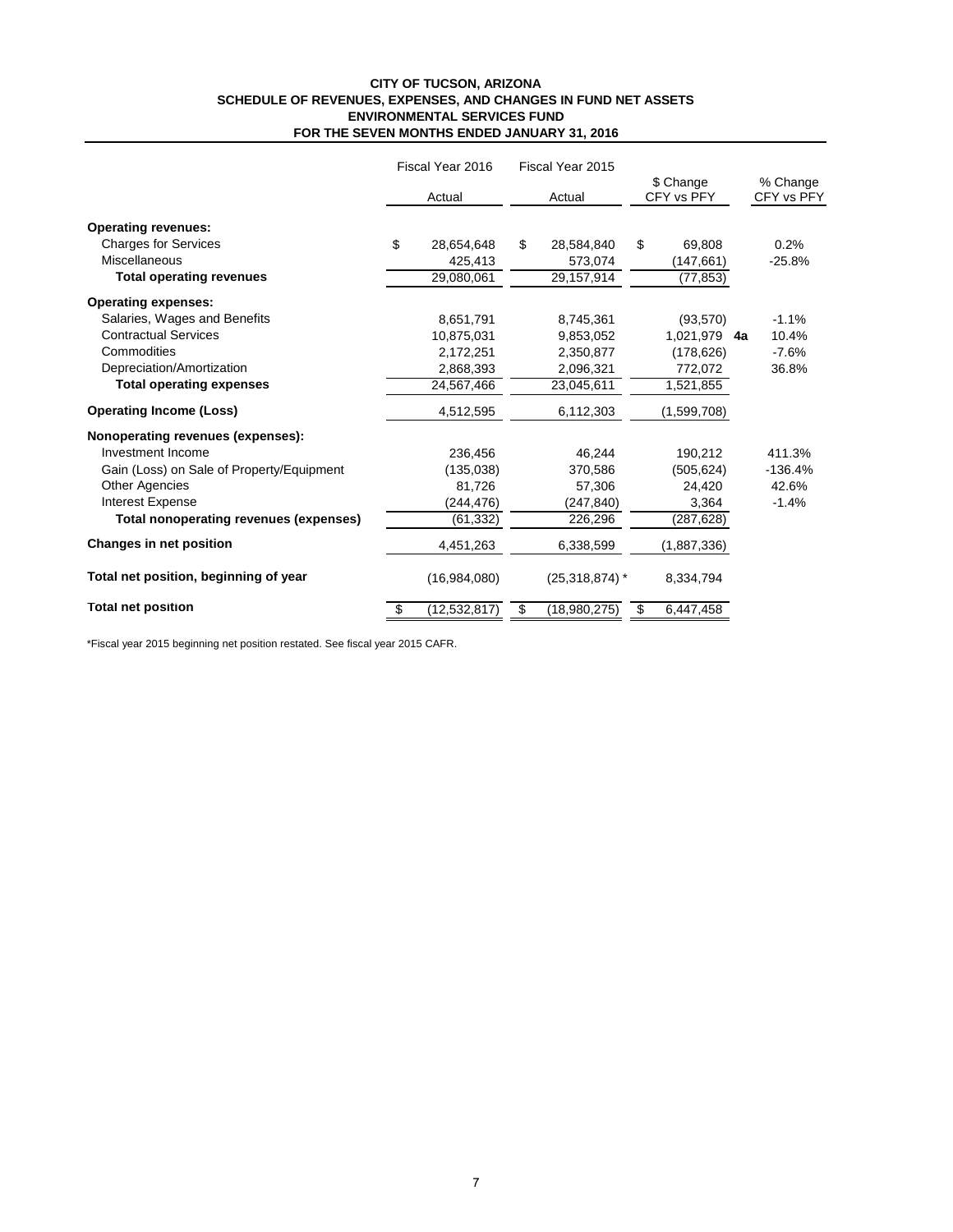#### **CITY OF TUCSON, ARIZONA STATEMENT OF REVENUES, EXPENSES, AND CHANGES IN FUND NET POSITION TUCSON GOLF ENTERPRISE FUND FOR THE SEVEN MONTHS ENDED JANUARY 31, 2016**

|                                        | Randolph      | El Rio        | Silverbell    |    | Enke        | Combined      | <b>Total Straight-</b><br>line Budget |           | % Budget |
|----------------------------------------|---------------|---------------|---------------|----|-------------|---------------|---------------------------------------|-----------|----------|
| <b>COURSE OPERATIONS:</b>              |               |               |               |    |             |               |                                       |           |          |
| <b>Operating revenues:</b>             |               |               |               |    |             |               |                                       |           |          |
| Green Fees                             | \$<br>697.357 | \$<br>206,554 | \$<br>269,628 | \$ | 168,024     | \$1,341,563   | \$                                    | 7,688,730 |          |
| <b>Cart Rentals</b>                    | 423.422       | 177.359       | 133.759       |    | 148.847     | 883,387       |                                       |           |          |
| <b>Driving Range</b>                   | 169,331       | 4,977         | 42,124        |    | 72,209      | 288,641       |                                       |           |          |
| Clubhouse                              | 174,033       | 104,324       | 99,970        |    | 98,188      | 476,515       |                                       |           |          |
| <b>Other Revenue</b>                   | 604,918       | 100,442       | 95,851        |    | 80.635      | 881,846       |                                       | 10,130    |          |
| <b>Total Operating Revenues</b>        | 2,069,061     | 593,656       | 641,332       |    | 567,903     | 3,871,952     |                                       | 7,698,860 | 50.3%    |
| <b>Operating expenses:</b>             |               |               |               |    |             |               |                                       |           |          |
| Salaries, Wages and Benefits           | 10,433        | 6.086         | 6.086         |    | 6,086       | 28,691        |                                       | 45,840    |          |
| <b>Contractual Services</b>            | 1,228,765     | 664,820       | 513.373       |    | 630,941     | 3,037,899     |                                       | 5,537,470 |          |
| Commodities                            | 453,040       | 188,438       | 276,189       |    | 222,178     | 1,139,845     |                                       | 1,297,850 |          |
| Cost of Goods Sold                     | 180,091       | 56,112        | 54,939        |    | 51,608      | 342,750       |                                       | 646,280   |          |
| Depreciation/Amortization              | 147,402       | 69,030        | 137,792       |    | 71,163      | 425,387       |                                       |           |          |
| <b>Total Operating Expenses</b>        | 2,019,731     | 984,486       | 988,379       |    | 981,976     | 4,974,572     |                                       | 7,527,440 | 66%      |
| <b>Operating Income (Loss)</b>         | 49,330        | (390, 830)    | (347, 047)    |    | (414, 073)  | (1, 102, 620) |                                       | 171,420   |          |
| Nonoperating revenues (expenses):      |               |               |               |    |             |               |                                       |           |          |
| <b>Interest Expense</b>                | (3,265)       | (1,633)       | (1,633)       |    | (1,633)     | (8, 164)      |                                       | 7,970     |          |
| Other                                  |               |               |               |    |             |               |                                       | 94,250    |          |
| Total nonoperating revenues (expenses) | (3,265)       | (1,633)       | (1,633)       |    | (1,633)     | (8, 164)      |                                       | 102,220   |          |
| Income (Loss) before capital           |               |               |               |    |             |               |                                       |           |          |
| contributions and transfers            | 46,065        | (392, 463)    | (348, 680)    |    | (415, 706)  | (1, 110, 784) |                                       | 273,640   |          |
| Changes in net position                | 46,065        | (392, 463)    | (348, 680)    |    | (415, 706)  | (1, 110, 784) | \$                                    | 273,640   |          |
| Total net position, beginning of year  | 2,018,515     | 1,816,663     | 1,345,677     |    | 1,547,528   | 6,728,383     |                                       |           |          |
| <b>Total net position</b>              | 2,064,580     | \$1,424,200   | 996,997       |    | \$1,131,822 | \$5,617,599   |                                       |           |          |

Note: OB Sports and City of Tucson statements will report immaterial differences due to timing.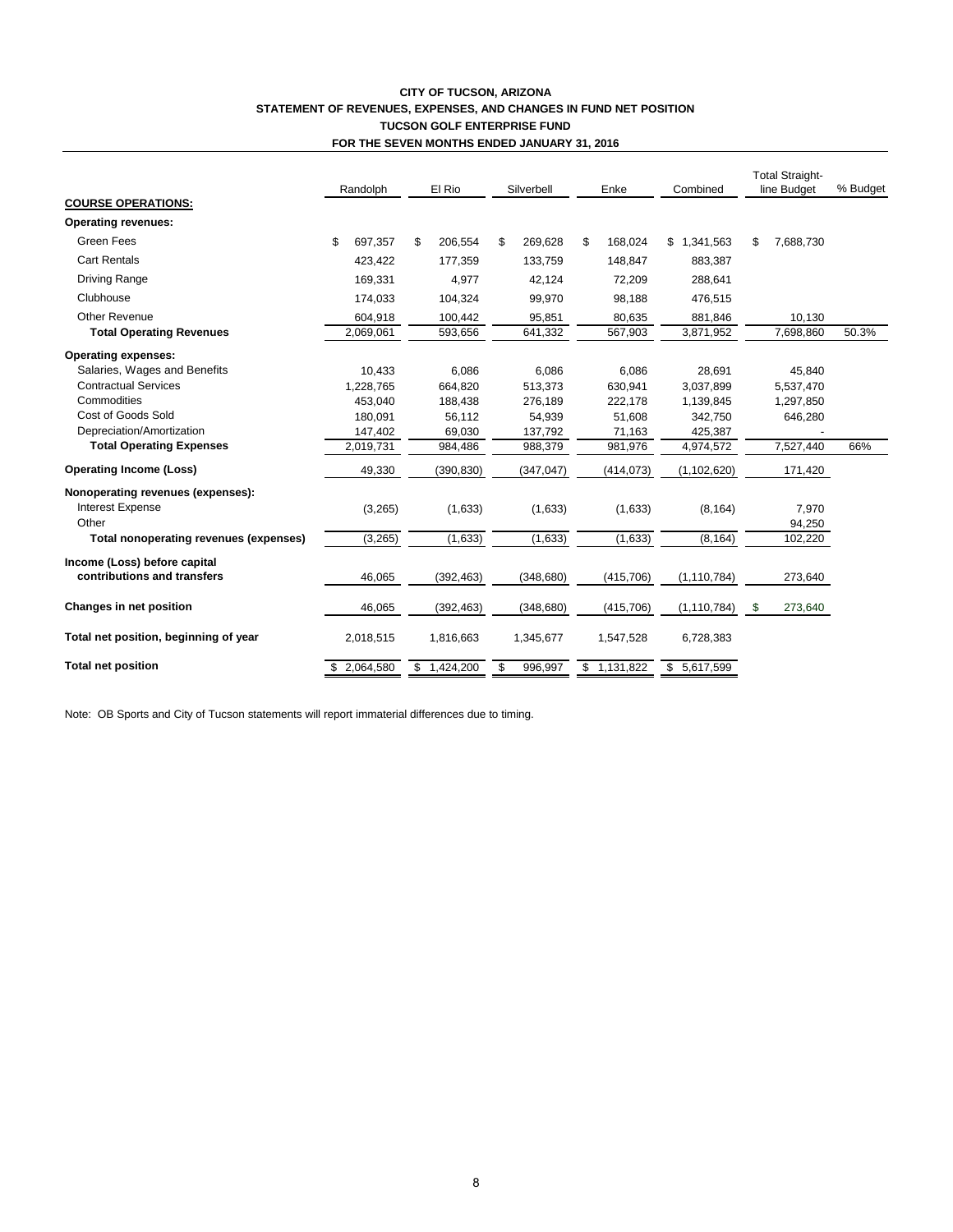## **CITY OF TUCSON, ARIZONA STATEMENT OF REVENUES, EXPENSES, AND CHANGES IN NET POSITION INTERNAL SERVICE FUNDS FOR THE SEVEN MONTHS ENDED JANUARY 31, 2016**

|                                               | <b>Fleet Services</b> | Self Insurance  | <b>General Services</b> |                |  |
|-----------------------------------------------|-----------------------|-----------------|-------------------------|----------------|--|
| <b>Operating revenues:</b>                    |                       |                 |                         |                |  |
| <b>Charges for Services</b>                   | \$<br>12,422,594      | \$<br>7,989,329 | \$                      | 10,563,553     |  |
| Miscellaneous                                 | 110,008               | 8,742           |                         | 3,039          |  |
| <b>Total operating revenues</b>               | 12,532,602            | 7,998,071       |                         | 10,566,592     |  |
| <b>Operating expenses:</b>                    |                       |                 |                         |                |  |
| Salaries, Wages and Benefits                  |                       |                 |                         |                |  |
| <b>Contractual Services</b>                   | 3,294,723             | 685,632         |                         | 5,225,866      |  |
| Commodities                                   | 3,371,155             | 2,451,534       |                         | 3,279,442      |  |
| <b>Benefits and Claims</b>                    | 5,689,318             | 40,258          |                         | 1,113,923      |  |
|                                               |                       | 3,436,021       |                         |                |  |
| Depreciation                                  | 1,213,640             | 7,292           |                         | 34,023         |  |
| <b>Total operating expenses</b>               | 13,568,836            | 6,620,737       |                         | 9,653,254      |  |
| <b>Operating income (loss)</b>                | (1,036,234)           | 1,377,334       |                         | 913,338        |  |
| Nonoperating revenues (expenses):             |                       |                 |                         |                |  |
| <b>Property Taxes</b>                         |                       | 1,383,826       |                         |                |  |
| Investment Income                             | 10,857                | 76,899          |                         | 15,062         |  |
| Gain (loss) on Sale of Property/Equipment     | 142,642               |                 |                         |                |  |
| <b>Federal Non Grant Contributions</b>        |                       |                 |                         | 146,780        |  |
| Interest Expense                              |                       |                 |                         | (241, 116)     |  |
| <b>Total nonoperating revenues (expenses)</b> | 153,499               | 1,460,725       |                         | (79, 274)      |  |
| <b>Changes in net position</b>                | (882, 735)            | 2,838,059       |                         | 834,064        |  |
| Total net position, beginning of year         | 11,322,038            | 830,874         |                         | (10, 781, 094) |  |
| <b>Total net position</b>                     | \$<br>10,439,303      | \$<br>3,668,933 | \$                      | (9,947,030)    |  |